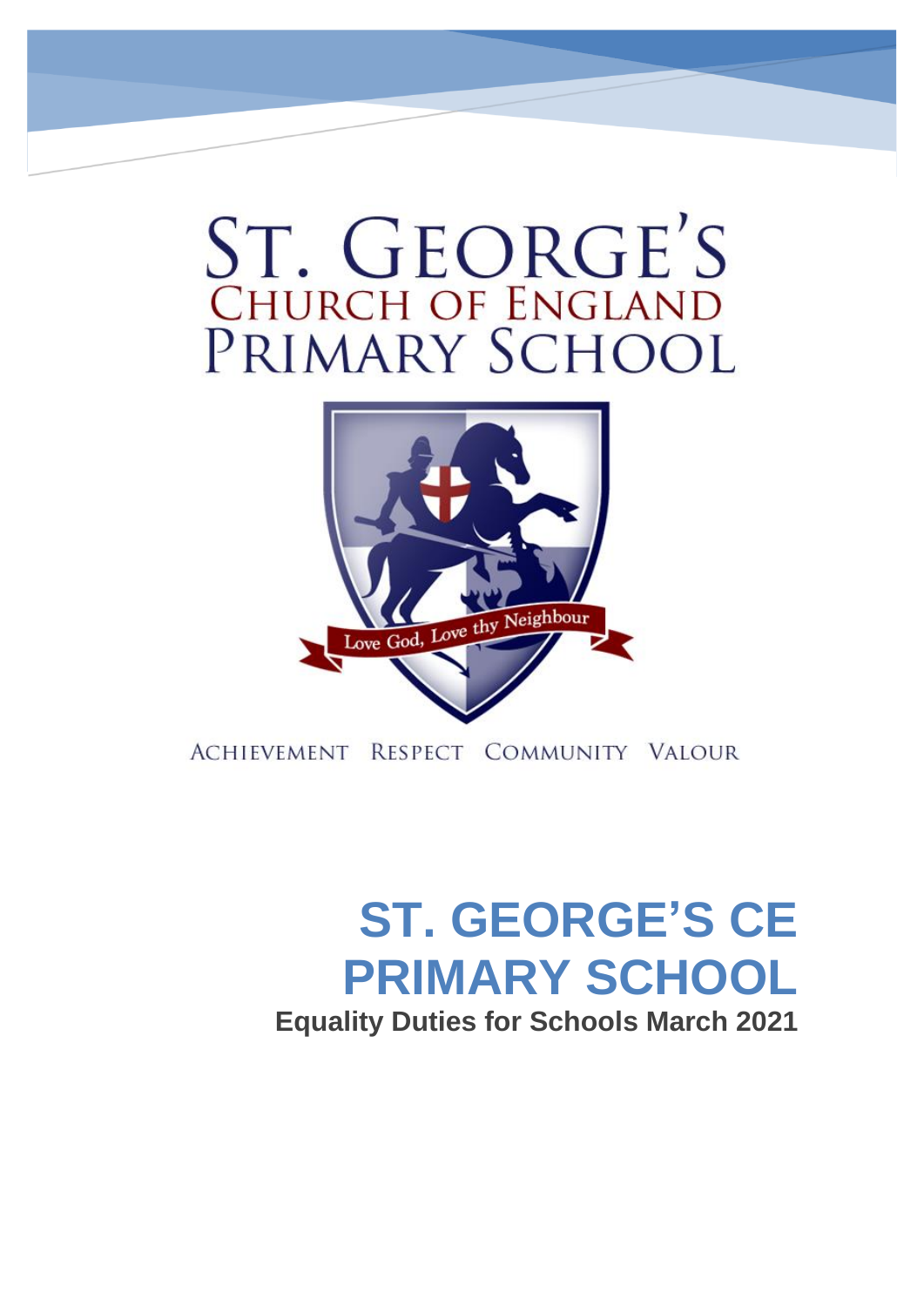

#### **The Equality Act 2010 replaces all of the previous anti-discrimination acts and regulations which went before it and brings all of the requirements together in one place.**

#### **Under this Act schools have two duties Schools have a general duty to**

- a) **eliminate** discrimination, harassment and victimisation on the basis of any of the protected characteristics
- b) **advance** equality of opportunity between people who share a relevant protected characteristic and persons who do not share it
- c) **foster good relations** between people who share a relevant protected characteristic and persons who do not share it.

#### **They also have a specific duty**

- to **publish information** which shows how they are meeting their general duty (outlined above). This must be updated annually
- to **prepare and publish** one or more specific and measurable objectives in pursuit of the duties above (to be reviewed every four years)

#### **The following are protected characteristics**

- Age
- Disability
- Ethnicity and race
- Gender
- Gender reassignment
- Marriage and civil partnership
- Pregnancy and maternity
- Religion and belief
- Sexual identity and orientation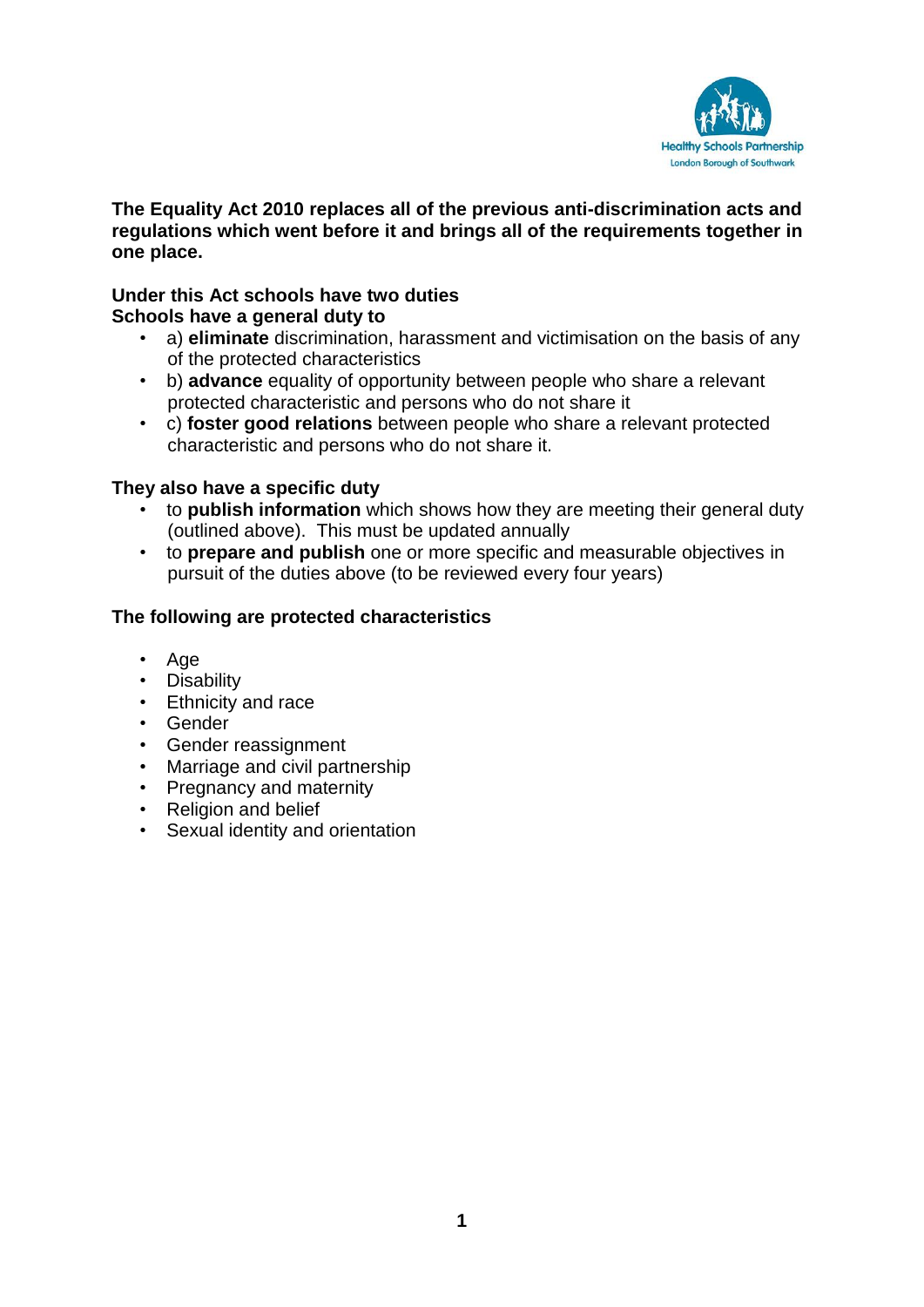#### **St George's C E Primary School**

#### **Statement on Equality**

St George's C E Primary School is committed to equality both as an employer and a service-provider. We aim to make sure that no-one experiences harassment, less favourable treatment or discrimination because of their age, any disability they may have, their ethnicity, colour or national origin, their gender, their gender identity or reassignment, their marital or civil partnership status, being pregnant or having recently had a baby, their religion or beliefs, their sexual identity and orientation.

#### **We are committed to**

- Ensuring that everyone is treated fairly and with respect.
- Making our school a safe, secure and stimulating place for everyone.
- Consulting and involving people from different groups in our decisions, for example, through talking to pupils and parents/carers and through our School Council.
- Recognising that people have different needs and that promoting equality will involve addressing those needs rather than treating everyone the same.

We welcome the emphasis in the Ofsted inspection framework on the requirement for leaders to promote equality of opportunity and diversity, resulting in a positive school culture, working together to prevent discriminatory behaviour.

We welcome our duty under the Equality Act 2010 which requires us to publish information that demonstrates that we have due regard for the need to:

- Eliminate unlawful discrimination, harassment, victimisation and any other conduct prohibited by the Equality Act 2010
- Advance equality of opportunity between people who share a protected characteristic and people who do not share it
- Foster good relations between people who share a protected characteristic and people who do not share it.

This statement meets our specific duty to publish information every year which sets out how we are doing this.

#### **Please also see our Accessibility Plan.**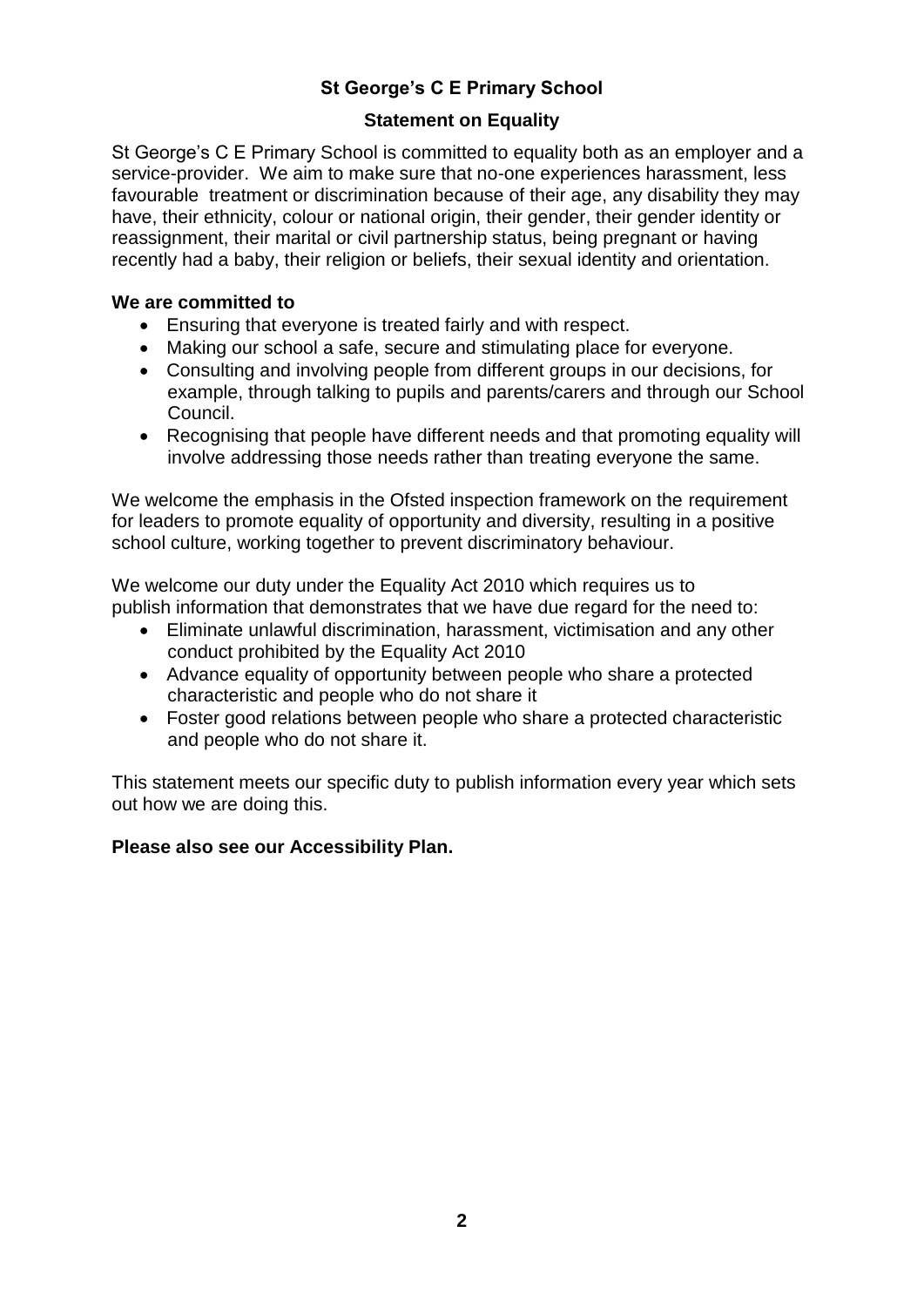#### **Part 1: Information**

#### **Pupil population**

|                                 | <b>School</b> | <b>National</b> | <b>Comparison</b>   |  |
|---------------------------------|---------------|-----------------|---------------------|--|
| Number on roll                  | 149           | 275             | Significantly below |  |
|                                 |               |                 | average             |  |
| Free school meal eligibility    | 55%           | 25.4%           | Significantly above |  |
|                                 |               |                 | average             |  |
| <b>SEN Support</b>              | 21.5%         | 12.1            | Well above average  |  |
| <b>SEN EHC Support</b>          | 5.4%          | 2.6%            | Above average       |  |
| <b>Minority Ethnic Groups</b>   | 84.6%         | 31.6%           | Significantly above |  |
|                                 |               |                 | average             |  |
| <b>English as an additional</b> | 36.9%         | 21.2%           | Significantly above |  |
| Language                        |               |                 | average             |  |
| <b>Deprivation Indicator</b>    | 0.34%         | 0.21%           | Well above average  |  |
| <b>Stability</b>                | 69.2%         | 85.6%           | Below average       |  |
| Boys%                           | 47.7%         | 51%             | Broadly average     |  |
| Girls%                          | 52.3%         | 49%             | Broadly average     |  |
| <b>Looked After Children</b>    | 0             |                 |                     |  |

### **Prejudice related incidents and bullying**

#### **Exclusions**

No fixed term external exclusions 0 internal exclusions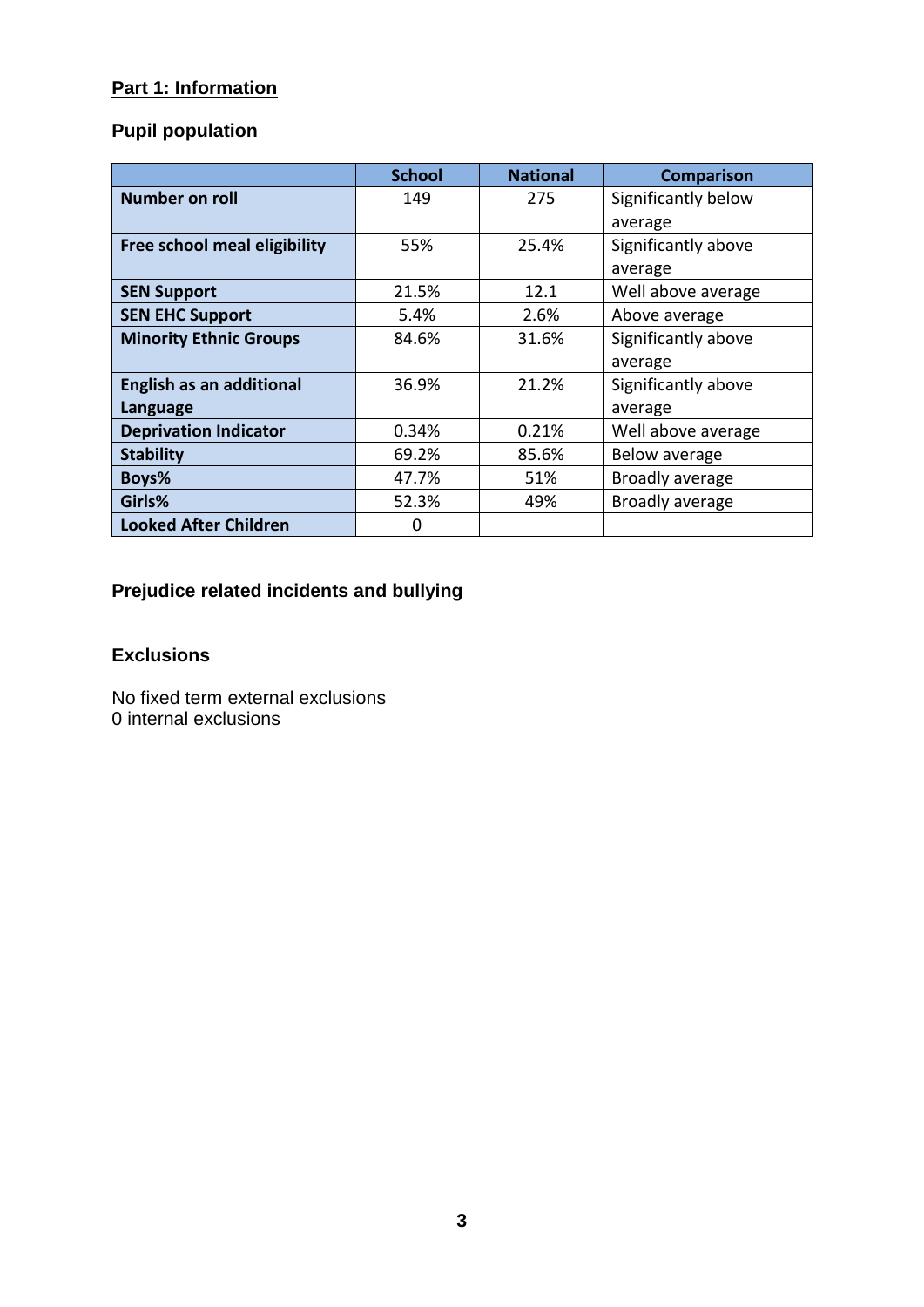#### **Part 2: How we are meeting our equality duty to advancing equality, eliminate discrimination and foster good realtionships**

The information and data provided shows that we give careful consideration to advancing equality in everything that we do and the steps we are taking to eliminate discrimination, harassment and victimisation and other conduct that is prohibited by the Equality Act 2010

#### **Training**

- Team Teach training for 4 members of staff
- Health Mentor training (Evolve)
- Emotional Literacy Support Assistant training
- Playtime training for midday supervisors (provided by The PE & School Sports Network)
- Behaviour support (Summerhouse)
- Catch-Up literacy and numeracy training for Teaching Assistants
- In-house training of Teaching Assistants in techniques for SEN children
- Dyslexia Spelling course for a Teaching assistants (Nessy)
- Advice and support from the School Speech and Language Therapist Advice and support from the School Occupational Therapist
- Staff training from the School Nurse

#### **Record keeping and monitoring**

We keep an accurate record, when possible and appropriate, of the protected characteristics of our pupils and employees.

We keep a record of prejudice related incidents and bullying.

We keep a record of exclusions

#### **Policies which particularly contribute to the promotion of equality**

School Behaviour Policy Anti-bullying and harassment (this includes cyber-bullying and prejudice based bullying) Special Educational Needs Information Statement Complaints Procedure - sets out how we deal with complaints relating to our school. Staff discipline and grievance Online Safety Policy Teaching and Learning Policy Relationship and Sex Education Policy PHSE and Wellbeing Policy

#### **Curriculum**

- Is highly positive, offering memorable experiences and rich opportunities that contribute to pupils' spiritual, moral, social and cultural development.
- Includes a broad range of areas of study within Citizenship, PSHE and Well Being Education, to eliminate discrimination, harassment and victimisation. (for example, Philosophy for Children, visiting speakers from NSPCC, and Met Office)
- Encourages children to think about the world in which they live and to broaden their understanding of others' beliefs, cultures and faiths (explicit teaching of other faiths through the RE programme, celebration of other cultures and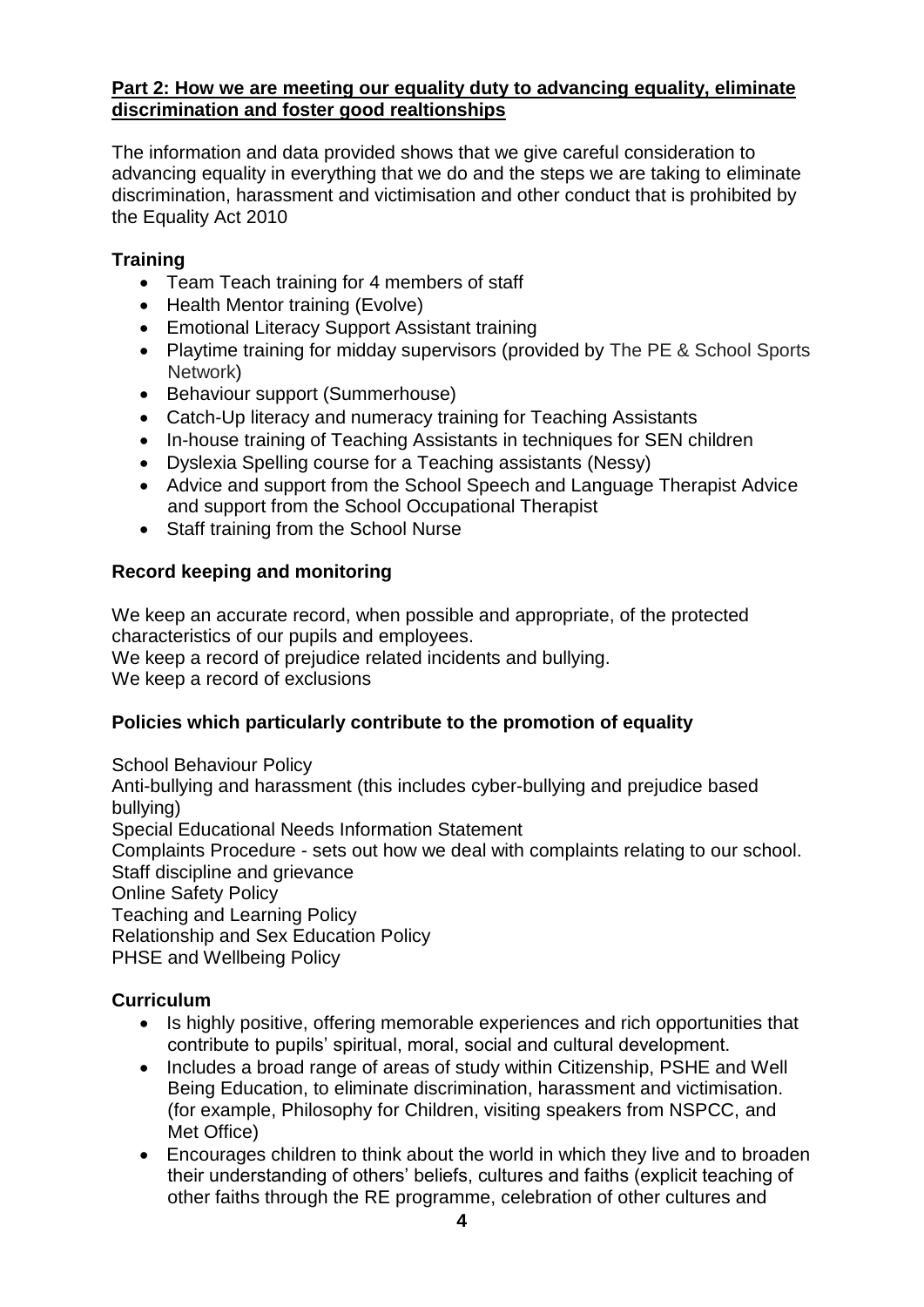traditions in assemblies, class projects, the Y5 pen-pals and visit to an Australian School).

- Promotes British Values of democracy, rule of law, individual liberty, mutual respect and tolerance of those of different faiths and beliefs. This is evidenced by a well-structured School Council which allows the pupil voice to be heard, visits from representatives of the local community including the Ward police officers and our local MP.
- Challenges stereotypes through the use of inclusive language (such as police officer, firefighter), being aware of asking children to carry out certain tasks such as tidying-up and moving chairs/benches, playing mixed sports (football, cricket, hockey, netball)

#### **Engagement/consultation**

- We have an active School Council which is representative of our school population and ensures that pupils have a voice to discuss matters that relate to their concerns and overall well-being.
- We have a successful strategy for engaging with our parents and carers, including those who might traditionally find working with the school difficult. parent workshops such as curriculum evenings and phonics workshops; senior leaders being visible and available to talk at the beginning and end of the school day; teachers feeding back to parents at pick-up time (children are collected from their classrooms); There is also an active parent group which raises funds through social events such as cake sales, Christmas/Summer Fairs and social evenings.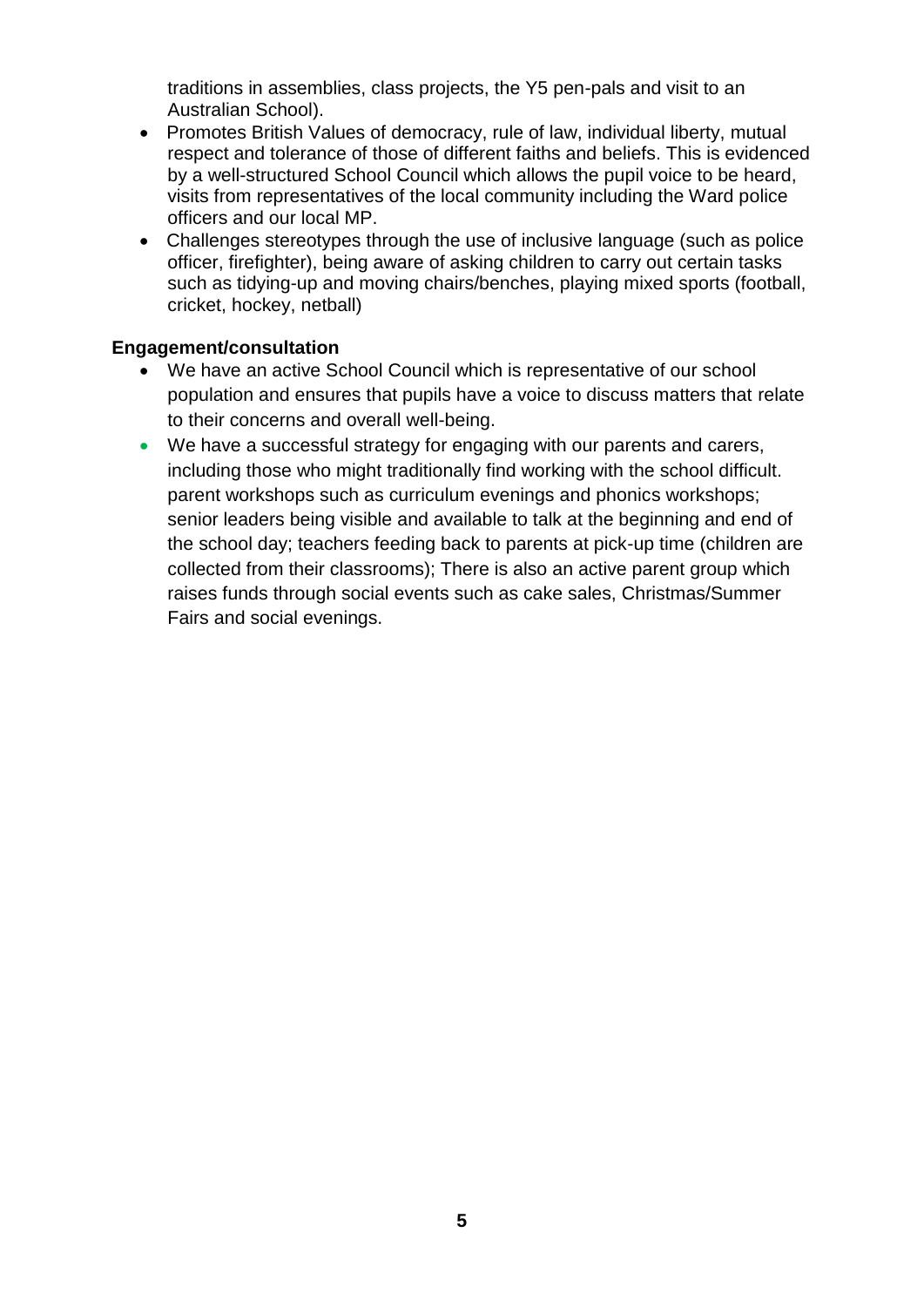We are committed to working for the equality of people with disabilities

Please see Accessibility Plan, SEN Information statement and policy for supporting children with medical needs (insert hyperlinks)

#### **Data summary of achievement of pupils with SEND and those without**

#### **KS1**

|                           | <b>Reading</b> |                | <b>Writing</b> |                | <b>Maths</b>  |                 |
|---------------------------|----------------|----------------|----------------|----------------|---------------|-----------------|
|                           | <b>School</b>  | <b>Nationa</b> | <b>School</b>  | <b>Nationa</b> | <b>School</b> | <b>National</b> |
|                           | <b>ARE</b>     |                | <b>ARE</b>     |                | <b>ARE</b>    |                 |
| <b>SEND</b>               | 50%            |                | 0%             |                | 50%           |                 |
| <b>Non</b><br><b>SEND</b> | 77.8%          | 83%            | 72.2%          | 78%            | 72.2%         | 84%             |

**KS2**

|                           | <b>Reading</b> |                | <b>Writing</b> |                | <b>Maths</b>  |                 |
|---------------------------|----------------|----------------|----------------|----------------|---------------|-----------------|
|                           | <b>School</b>  | <b>Nationa</b> | <b>School</b>  | <b>Nationa</b> | <b>School</b> | <b>National</b> |
|                           | <b>ARE</b>     |                | <b>ARE</b>     |                | <b>ARE</b>    |                 |
| <b>SEND</b>               | 0%             |                | 25%            |                | 0%            |                 |
| <b>Non</b><br><b>SEND</b> | 75%            | 87%            | 70%            | 87%            | 75%           | 87%             |

#### **Data on participation in after school clubs**

**Due to the coronavirus pandemic after school clubs have not been able to run.**

| <b>Arts and Craft KS1</b>            |  |
|--------------------------------------|--|
| <b>Mathletics KS1</b>                |  |
| Yoga KS1                             |  |
| <b>Arts and Design KS2</b>           |  |
| <b>Choir KS2</b>                     |  |
| <b>Gymnastics KS2</b>                |  |
| <b>Athletics KS1</b>                 |  |
| <b>Multi-Sport Skills Year 3 and</b> |  |
|                                      |  |
| <b>Multi-Sport Year 5</b>            |  |
| <b>Multi- Sport Year 6</b>           |  |

#### **What we are doing to eliminate discrimination, promote equality of opportunity and foster good relationships**

We support learners with disabilities by meeting their individual needs, through meeting with parents and carers with specialists to draw up individual support plans. These needs are then cascaded to all staff who come into contact with the child to ensure their needs are fully met.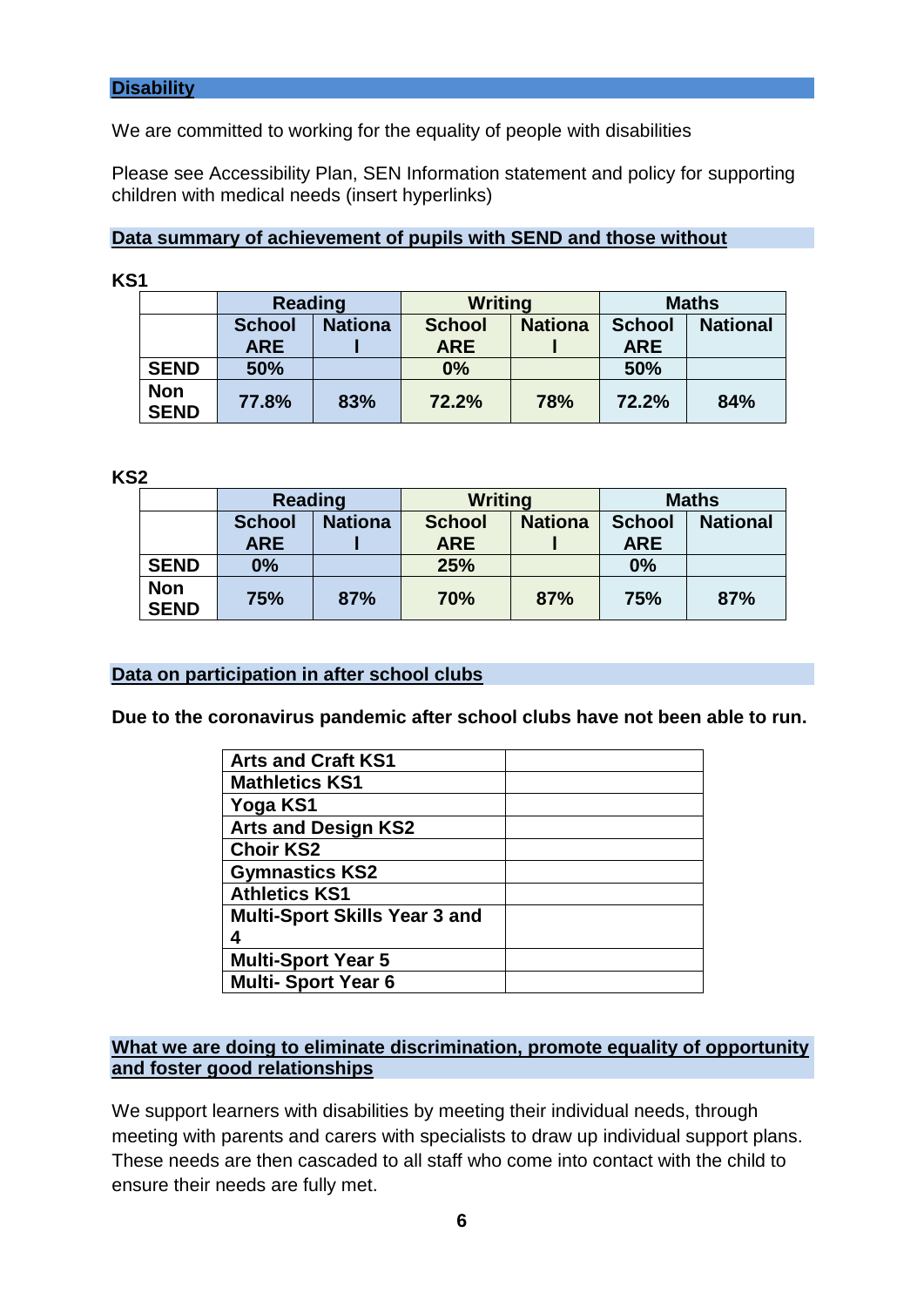Children with disabilities are supported and enabled to take part in all school events, trips and sports days.

We use assemblies and curriculum resources to provide positive images and perceptions of people with disabilities. We also celebrate an autism awareness week to ensure children

In planning any maintenance and refurbishment we consider 'general' adjustments which may be needed for pupils with disabilities 'generally'. Examples are wide doorways, external doors for all ground floor with ramps to the main school building, classrooms and accessible toilets.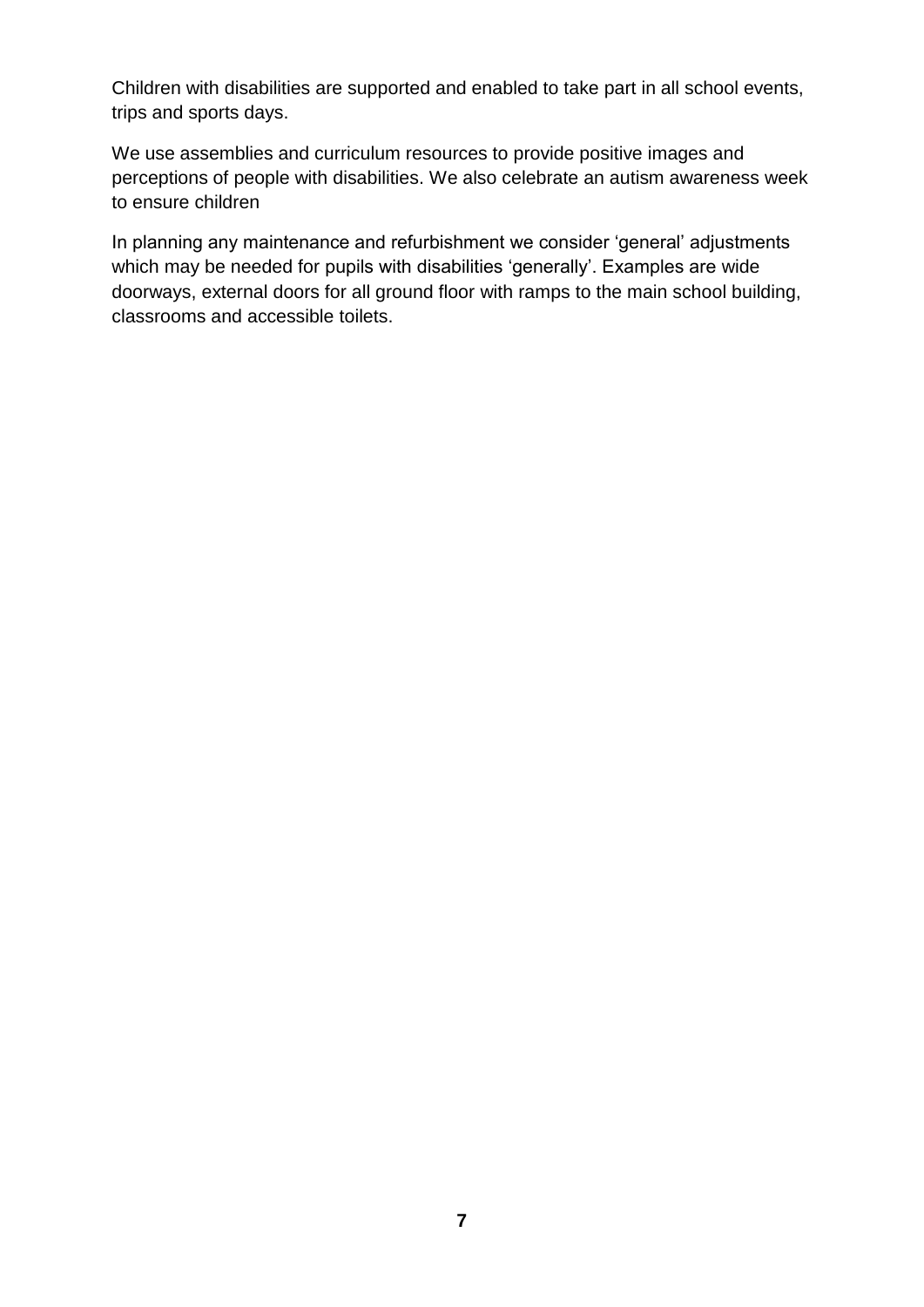#### **Ethnicity and race (including EAL learners)**

We are committed to working for the equality of people from different ethnic and racial backgrounds

#### **Summary data on achievement and progress at EYFS, KS1 and KS2 of pupils by ethnic group**

#### **KS1**

**.**

**KS2**<br>Pupils whose first language is not English.

|                                                                                   | All pupils                         | <b>EAL</b> pupils                 |
|-----------------------------------------------------------------------------------|------------------------------------|-----------------------------------|
| Number of pupils at the end of key stage 2                                        | 24                                 | 11                                |
| Progress score in reading (confidence interval)                                   | 0.8<br>$( -1.7 \text{ to } 3.3)$   | 3.1<br>$(-0.6 \text{ to } 6.7)$   |
| Progress score in writing (confidence interval)                                   | 0.5<br>$( -1.8 to 2.8)$            | 3.9<br>(0.5 to 7.3)               |
| Progress score in maths (confidence interval)                                     | $-0.5$<br>$(-2.7 \text{ to } 1.7)$ | 1.6<br>$( -1.6 \text{ to } 4.8 )$ |
| Percentage of pupils meeting the expected standard in reading, writing and maths  | 63%                                | 82%                               |
| Percentage of pupils achieving at a higher standard in reading, writing and maths | 8%                                 | 18%                               |
| Average score in reading                                                          | 104                                | 105                               |
| Average score in maths                                                            | 103                                | 105                               |

#### **Data on participation in after school clubs**

**Due to the coronavirus pandemic after school clubs have not been able to run.**

#### **What we are doing to eliminate discrimination, promote equality of opportunity and foster good relationships**

Attainment and progress data is analysed at the end of every term and gaps in attainment for different groups are presented to teachers at pupil progress meetings. Steps take to address barriers to learning are closely scrutinised for impact and any intervention has assessment on entry and on exit.

Teachers draw on the expertise of leaders (Phase leaders, SENCO and Senior Leaders) to provide children with learning opportunities that will allow them to make accelerated to progress to narrow the attainment gap.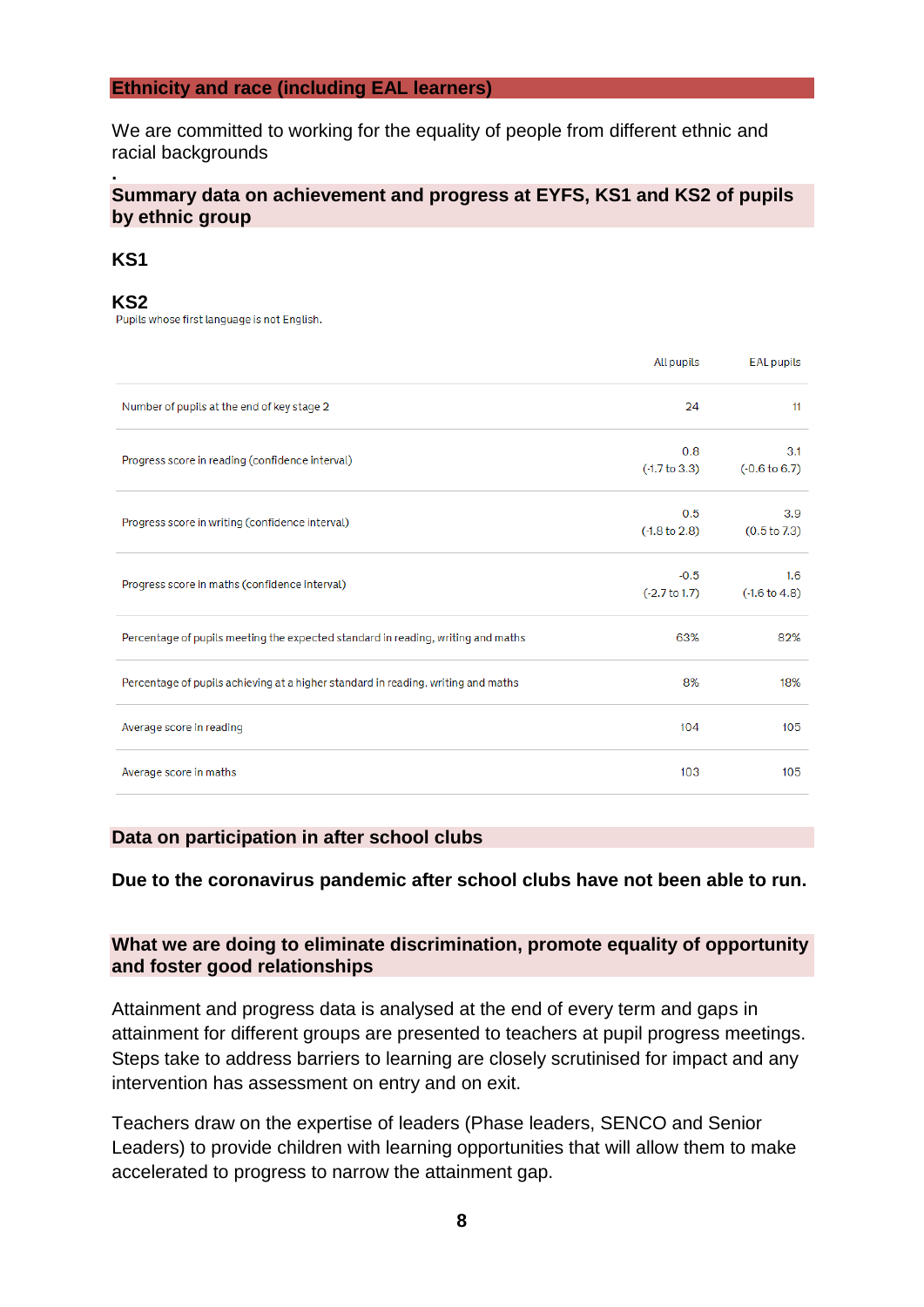The school curriculum represents the diversity of its population through whole school events such as Black History Month, through the careful selection of core texts (recommended by the Literacy Tree), through the celebration of festivals from different cultures (e.g. Diwali, Chinese New Year, Hannukah) and through an assembly list that is drawn up at the start of the school year to reflect different cultures and traditions.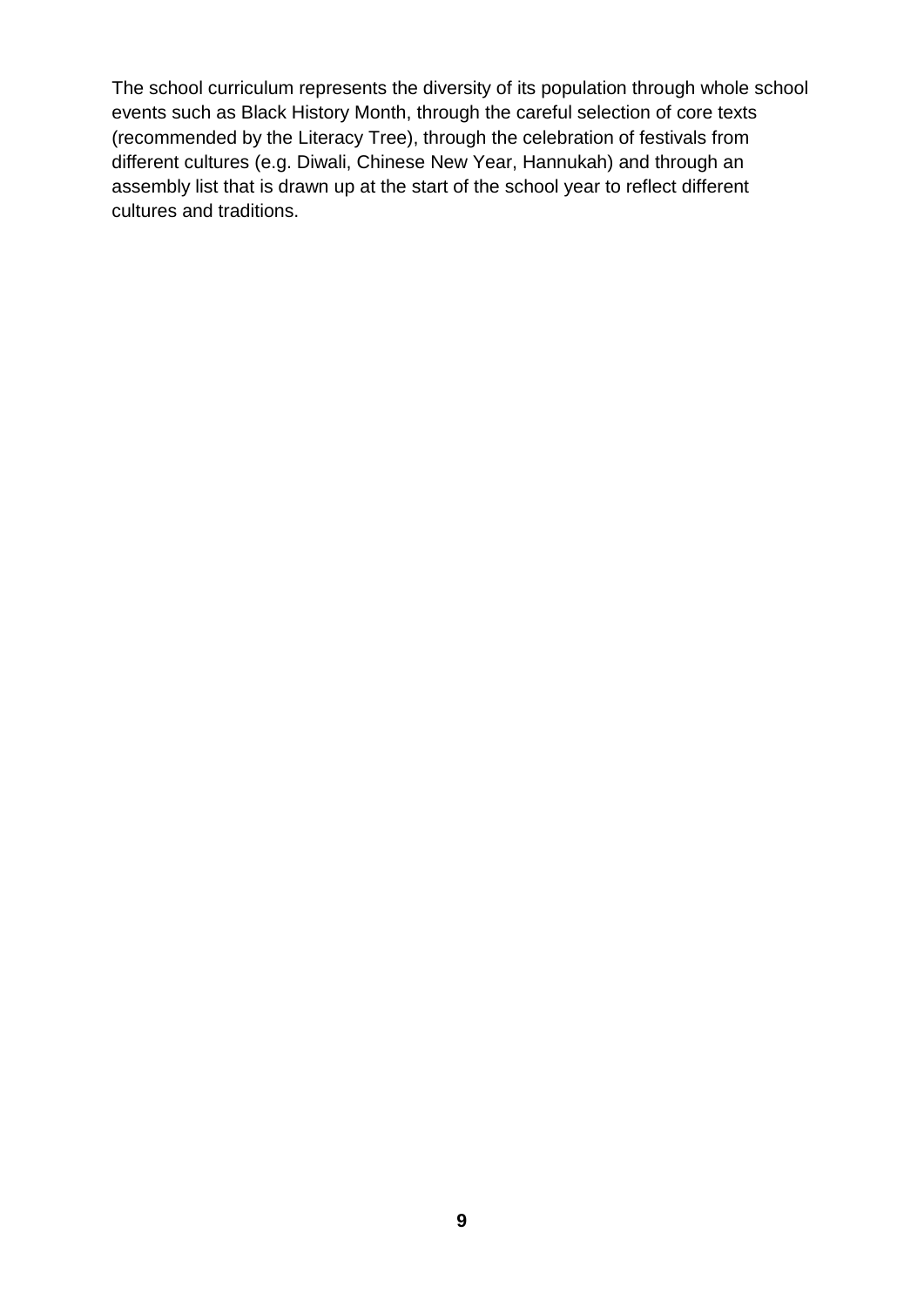#### **Gender**

#### **Summary data on achievement and progress at KS2 of pupils by gender**

|                                                                                   | All pupils                         | Girls                           | Boys                               |
|-----------------------------------------------------------------------------------|------------------------------------|---------------------------------|------------------------------------|
| Number of pupils at the end of key stage 2                                        | 24                                 | 15                              | 9                                  |
| Progress score in reading (confidence interval)                                   | 0.8<br>$(-1.7 \text{ to } 3.3)$    | 2.1<br>$( -1 to 5.3)$           | $-1.6$<br>$(-5.9 \text{ to } 2.6)$ |
| Progress score in writing (confidence interval)                                   | 0.5<br>$( -1.8 to 2.8)$            | 0.9<br>$(-2 \text{ to } 3.7)$   | $-0.2$<br>$(-3.9 to 3.6)$          |
| Progress score in maths (confidence interval)                                     | $-0.5$<br>$(-2.7 \text{ to } 1.7)$ | $\mathbf{0}$<br>$(-2.7 to 2.8)$ | $-1.5$<br>$(-5.2 \text{ to } 2.3)$ |
| Percentage of pupils meeting the expected standard in reading, writing and maths  | 63%                                | 67%                             | 56%                                |
| Percentage of pupils achieving at a higher standard in reading, writing and maths | 8%                                 | 13%                             | $0\%$                              |

#### **Data on participation in after school clubs**

**Due to the coronavirus pandemic after school clubs have not been able to run.**

#### **What we are doing to eliminate discrimination, promote equality of opportunity and foster good relationships**

Reading for boys was identified as a weakness for the above cohort in the middle of Key Stage 2. Steps were put in place to improve attainment and progress and these were closely monitored. They included careful selection of texts, book week (We have experience readers also coming in and reading with target children.

Girls and boys are encouraged to participate in a variety of extra-curricular activities including: Craft Foreign languages **Choir** Visits to Cambridge University

The uniform policy allows parents to select their child's uniform from a list of suitable clothing.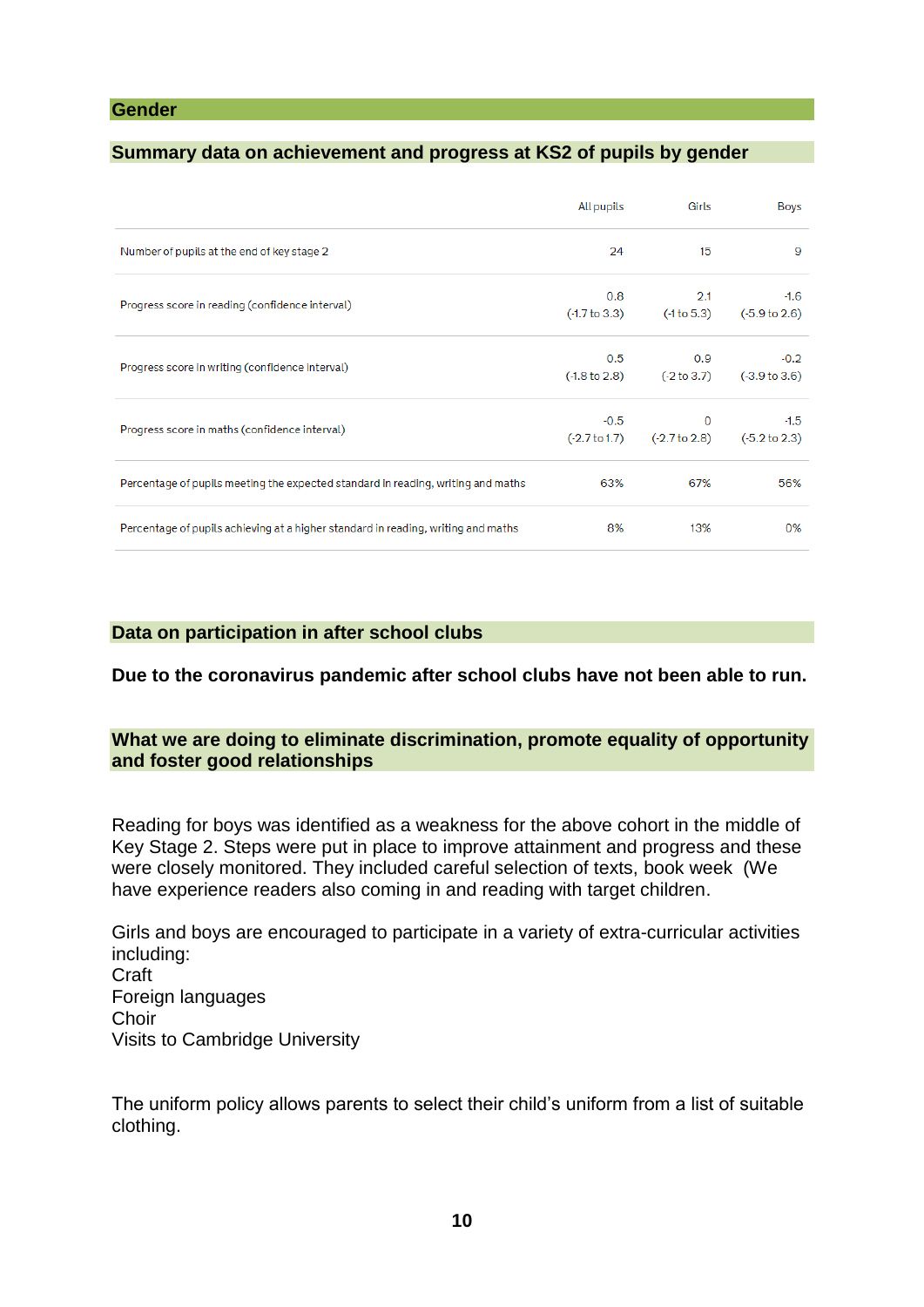#### **Religion and belief**

At St George's CE Primary School we are committed to working for equality for people based on their religion, belief and non-belief. We respect the religious beliefs and practice of all staff, pupils and parents and we comply with reasonable requests relating to religious observance and practice.

#### **What we are doing to eliminate discrimination, promote equality of opportunity and foster good relationships**

#### **This information could include**

RE at St.George's CE Primary aims to encourage children to understand the nature of faith, belief and the religious experience, with particular reference to the Christian faith.

In accordance with The Chruch of England Eductaion Office[s] Religious Education in Church of England Schools: Statement of Entitlement (2016) the school aims to enable pupils to:

- develop a strong foundation of the Christian faith through knowledge and understanding (e.g. learning about and from: The Bible, Old Testament characters, the life, teachings and actions of Jesus, Christian festivals, creation, wisdom, saints, liturgy, the local Church, the Christian community, rites of passage)
- apply an understanding of Christianity to make reasoned and informed responses to life issues and moral choices;
- recognise that there are a number of different branches of Christianity who may share common beliefs but practise their faith in different ways;
- develop some knowledge and understanding of the principal world faiths, applying an understanding of religion to develop informed respect, empathy and sensitivity towards all people
- grow and deepen their spiritual, moral, social and cultural development;
- develop the ability to reflect on their own beliefs, values and experiences and communicate these;
- develop skills of critical analysis and evaluation and the promotion of understanding of people from different faith backgrounds and none and of diversity within faiths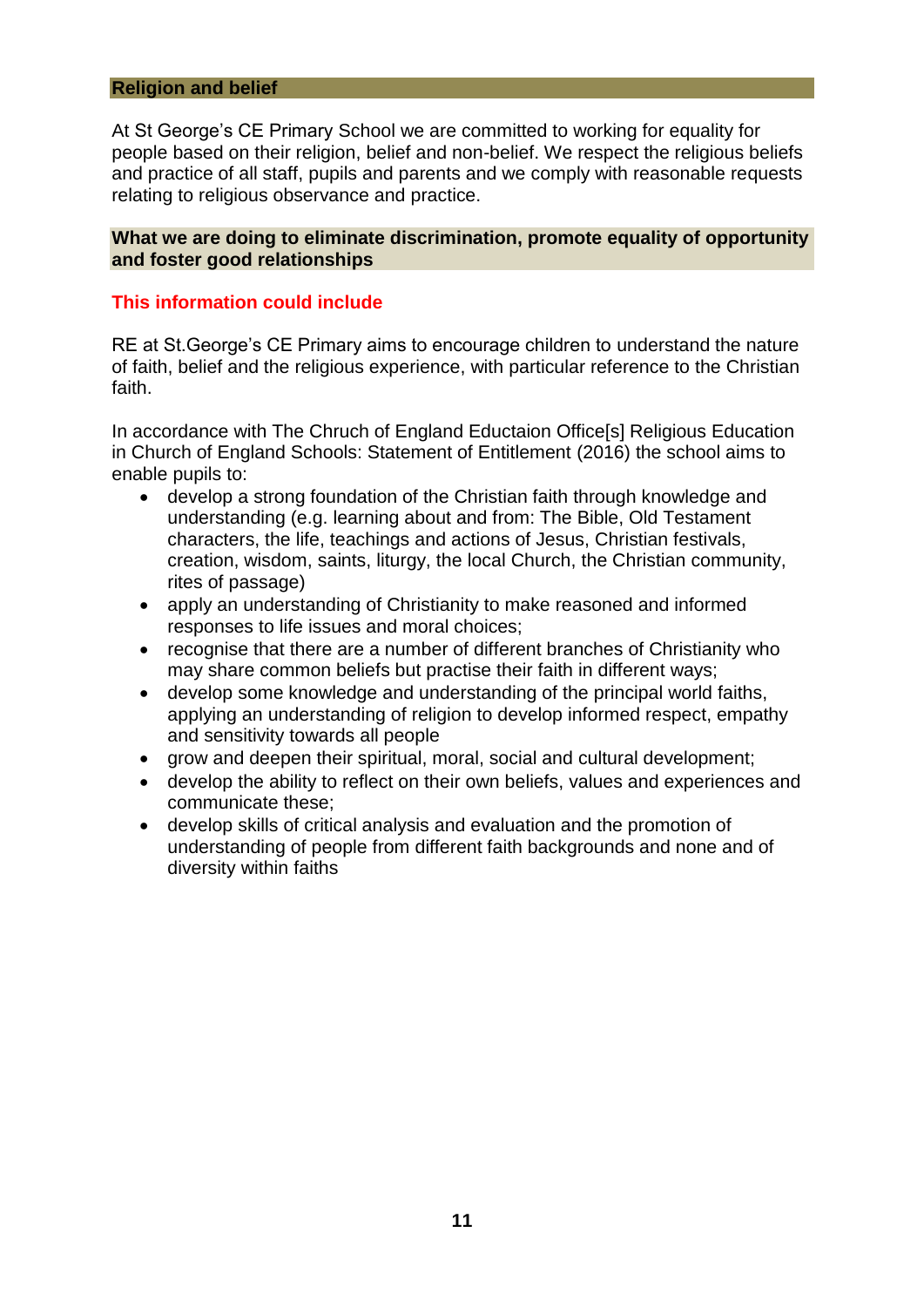#### **Sexual identity and orientation**

We are committed to advancing the equality of people whatever their sexual identity or orientation and promoting good relationships among them.

#### **What we are doing to eliminate discrimination, promote equality of opportunity and foster good relationships**

We have an effective system for dealing with bullying and perceived bullying – this includes issues with regard to sexual identity. Our school uniform includes a nongender choice of trousers. We have a school counsellor and an inclusion manager who can offer support to any child with gender identity issues.